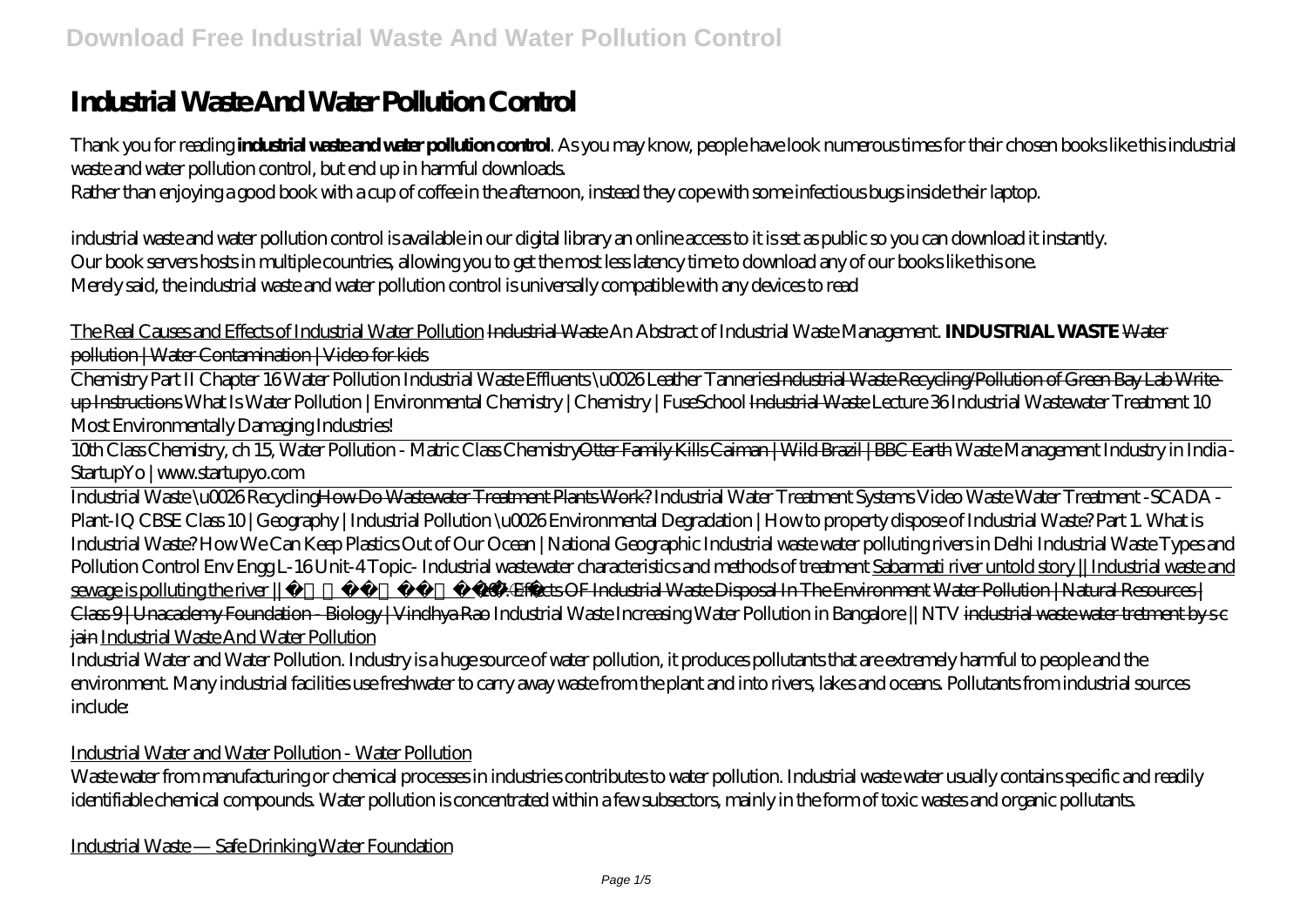Industrial pollution can affect the environment in a number of ways: Air pollution in Shanghai It may damage the wellbeing of humans and other species. For example, industrial waste can pollute...

# Industrial pollution - Waste and pollution - GCSE ...

The Second Solution: Industrial Waste Water Treatment The process of reducing the effects of water pollution that are caused by industries demands from the factories to use water cooling systems. The majority of factories have these specialized waste treatment systems, there is a number of industries have poorly maintained systems and some lack quality treatment protocols.

# Industrial Waste Water Pollution Case Study | ipl.org

Effluent and recipient water quality monitoring programmes aim to identify and quantify the different industrial pollutants in the aquatic environment. Results of surveys in the Danube river basin revealed the level of pollution caused by nutrients, heavy metals and organic micropollutants.

## Industrial Wastes and Water Pollution | SpringerLink

The common industrial pollutants responsible for causing water pollution are, sulfur, asbestos, poisonous solvents, polychlorinated biphenyl, lead, mercury, nitrates, phosphates, acids, alkalies, dyes, pesticides, benzene, chlorobenzene, carbon tetrachloride, toluene, and volatile organic chemicals.

# Causes and Effects of Industrial Water Pollution You Never ...

Incorporating Pollution Prevention in Industrial Waste Management. The three elements of P2 in relation to industrial waste management include source reduction, recycling, and waste treatment. The image below shows the various stages of pollution prevention in order of preference, to ensure as much shift from disposal as possible.

# How to Use Industrial Waste Management for Pollution ...

Industrial waste. Many industries cause massive water pollution with their activities. These come mainly from: Sulfur It is a non-metallic substance that is harmful to marine life. How do industrial emissions cause acid rain? Asbestos This pollutant has cancer-causing properties.

#### Industrial causes of water pollution. - Eschooltoday

Gross industrial output value as desirable output; industrial waste water discharged, COD in industrial waste water, and NH 3-N discharge in industrial waste water were added as a set of undesirable outputs. The gross industrial output is deflated by producer price index in 2011, and the value of physical capital is deflated by price index of investment in fixed assets.

#### Industrial water pollution, water environment treatment ...

In 1969, chemical waste released into Ohio's Cuyahoga River caused it to burst into flames and the waterway became a symbol of how industrial pollution was destroying America's natural resources.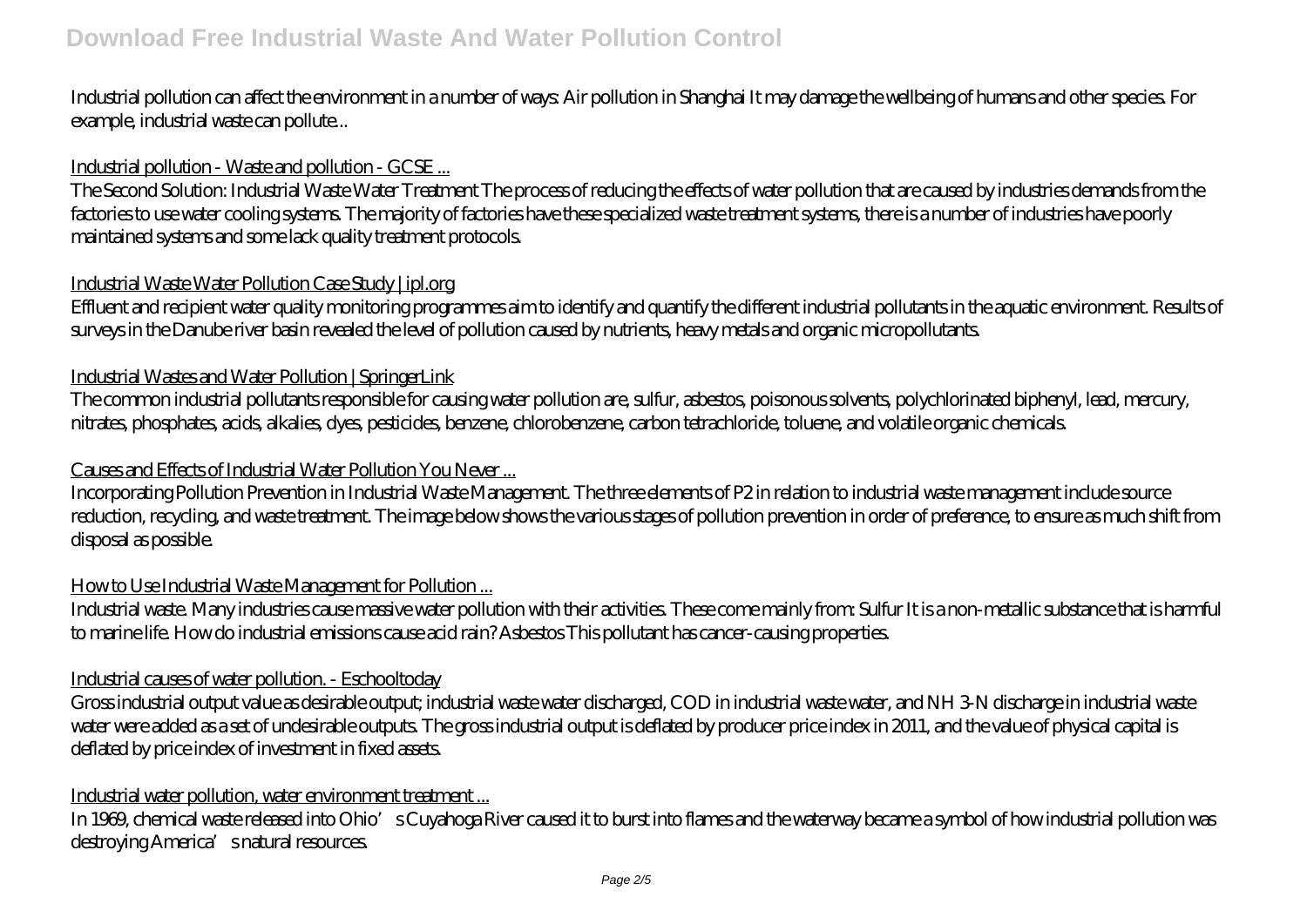#### Water and Air Pollution - HISTORY

Domestic households, industrial and agricultural practices produce wastewater that can cause pollution of many lakes and rivers. Sewage is the term used for wastewater that often contains faeces, urine and laundry waste. There are billions of people on Earth, so treating sewage is a big priority. Sewage disposal is a major problem in developing countries as many people in these areas don't have access to sanitary conditions and clean water.

## Sewage and Wastewater Pollution - Water Pollution

The main concern with industrial wastewater is the increasing amount (in quantity and variety) of synthetic compounds contained in and discharged to the environment. A list of the most common pollutants in industrial discharges can be found in Jiménez (2009a).

# Industrial Wastewater - an overview | ScienceDirect Topics

Industrial wastewater treatment describes the processes used for treating wastewater that is produced by industries as an undesirable by-product. After treatment, the treated industrial wastewater (or effluent) may be reused or released to a sanitary sewer or to a surface water in the environment.. Most industries produce some wastewater.Recent trends have been to minimize such production or ...

# Industrial wastewater treatment - Wikipedia

Before and during the industrial revolution period, many people consumed contaminated water. Some of them contracted typhoid and cholera. A CNN report indicates that one gram of human waste has 100 parasite eggs, 1,000 parasite cysts, 1 million bacteria, and 10-million viruses. Water pollution was common during the revolution.

# Pollution During the Industrial Revolution – Brewminate

Industrial waste may pollute the air, the soil, or nearby water sources, eventually ending up in the sea. Industrial waste is often mixed into municipal waste, making accurate assessments difficult. An estimate for the US goes as high as 7.6 billion tons of industrial waste produced every year.

# Industrial waste - Wikipedia

Industrial sites, construction sites and factories produce toxic chemicals or use them in manufacturing. The chemicals are then exposed to rainwater which causes them to be washed into the soil or directly into rivers, streams or lakes. This is one of the main factors leading to an increase in industrial water pollution.

# Impact of Chemical Waste on Water Streams - Enva

Industrial pollution is the contamination of the environment by businesses, particularly plants and factories, that dump waste products into the air and water. Industrial waste is one of the largest contributors to the global pollution problem endangering people and the environment.

# What Is Industrial Pollution? - Reference.com

Industrial wastewater is one of the important pollution sources in the pollution of the water environment. During the last century a huge amount of industrial wastewater was discharged into rivers, lakes and coastal areas.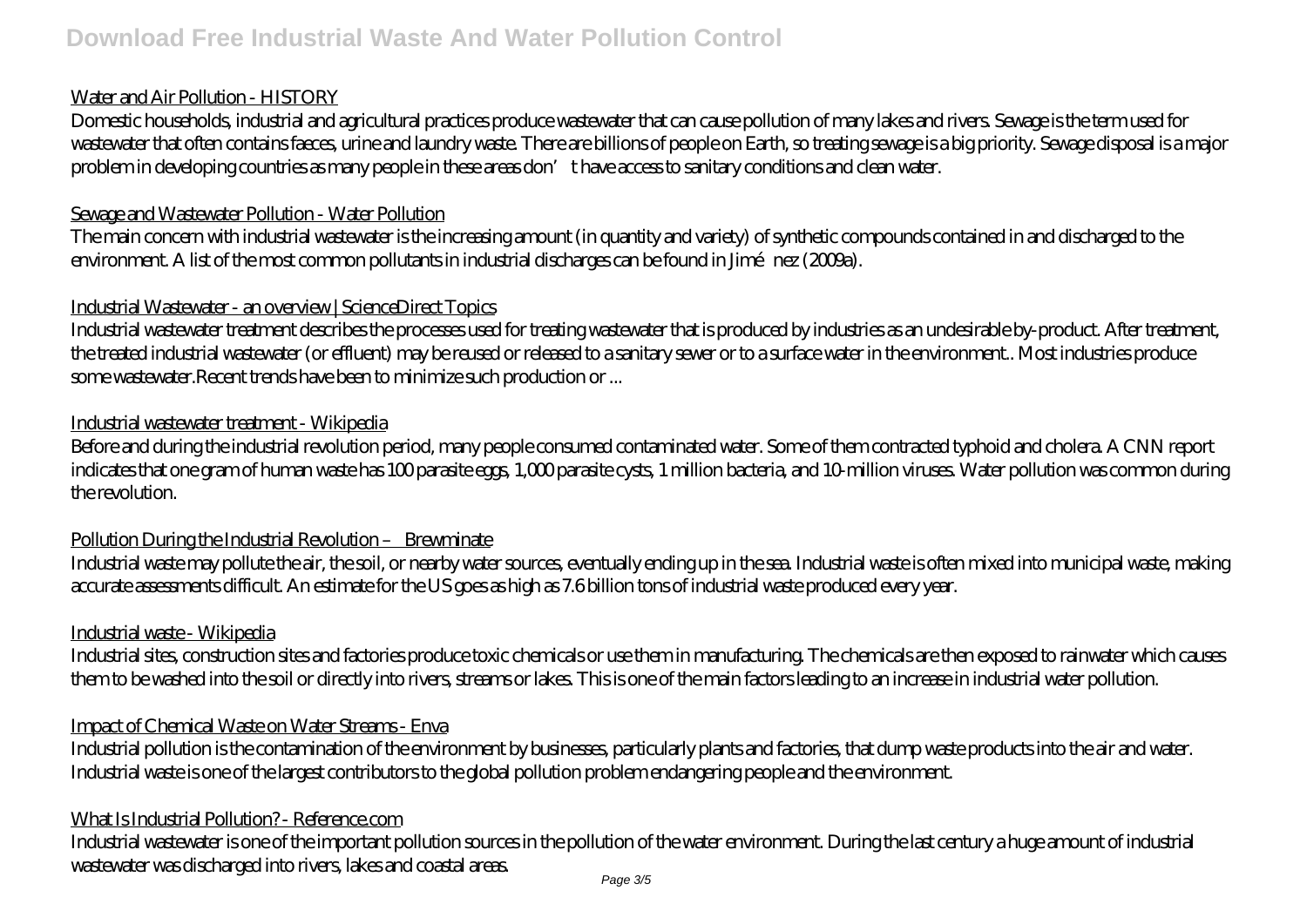Theory-to-practice guide to controlling industrial water pollution. In a thoroughly updated new edition that reflects both more stringent regulations and the new technologies developed to meet them, Industrial Water Pollution Control, Third Edition, by W.Wesley Eckenfelder, Jr., introduces you to environmentallyacceptable and cost-effective. state-of-the art methodologies. After an overview of the source andcharacteristics of industrial wastewaters, you learn about pre- and primary treatment processes...coagulation, precipitation and metals removal...aeration and mass transfer...aerobic biological oxidation and other biological wastewater treatment processes...adsorption...ionexchange...chemical oxidation...sludge handling and disposal...and other processes, including deep-well disposal, membrane process, and more. Specific examples and case histories from a variety of industries, including pulp and paper, chemical and pharmaceutical, textile, foodproducts, and metal finishing, help you understand the application of these technologies to real-world industrial wastewater treatment.

Air and water pollution occurs when toxic pollutants of varying kinds (organic, inorganic, radioactive and so on) are directly or indirectly discharged into the environment without adequate treatment to remove these potential pollutants. There are a total of 13 book chapters in three sections contributed by significant number of expert authors around the world, aiming to provide scientific knowledge and up-to-date development of various solid wastes based cost-effective adsorbent materials and its sustainable application in the removal of contaminates/pollutants from air, gas and water. This book is useful for the professions, practicing engineers, scientists, researchers, academics and undergraduate and post-graduate students interest on this specific area. Key Features: Exclusive compilation of information on use of industrial and agricultural waste based adsorbents for air and water pollution abatement. Explores utilization of industrial solid wastes in adsorptive purification and agricultural and agricultural by-products in separation and purification. Discusses cost-effective solid wastes based emerging adsorbents. Alternative adsorbents in the removal of a wide range of contaminants and pollutants from water is proposed. Includes performance of unit operations in waste effluents treatment.

Biological Treatment of Industrial Wastewater presents a comprehensive overview of the latest advances and trends in the use of bioreactors for treating industrial wastewater.

This book focuses on industrial wastes that either join the streams or other natural water bodies directly, or are emptied into the municipal sewers, and their characteristics vary widely depending on the source of production and the raw material used by the industry, even during pre-industrial, industrial period and prospect of wastewater treatment for water resource conservation. The treatment of industrial wastewater can be done in part or as a whole either by the biological or chemical processes. Advanced treatment methods like membrane separation, ultra-filtration techniques and adsorption are elaborated. It would emphasize and Page 4/5